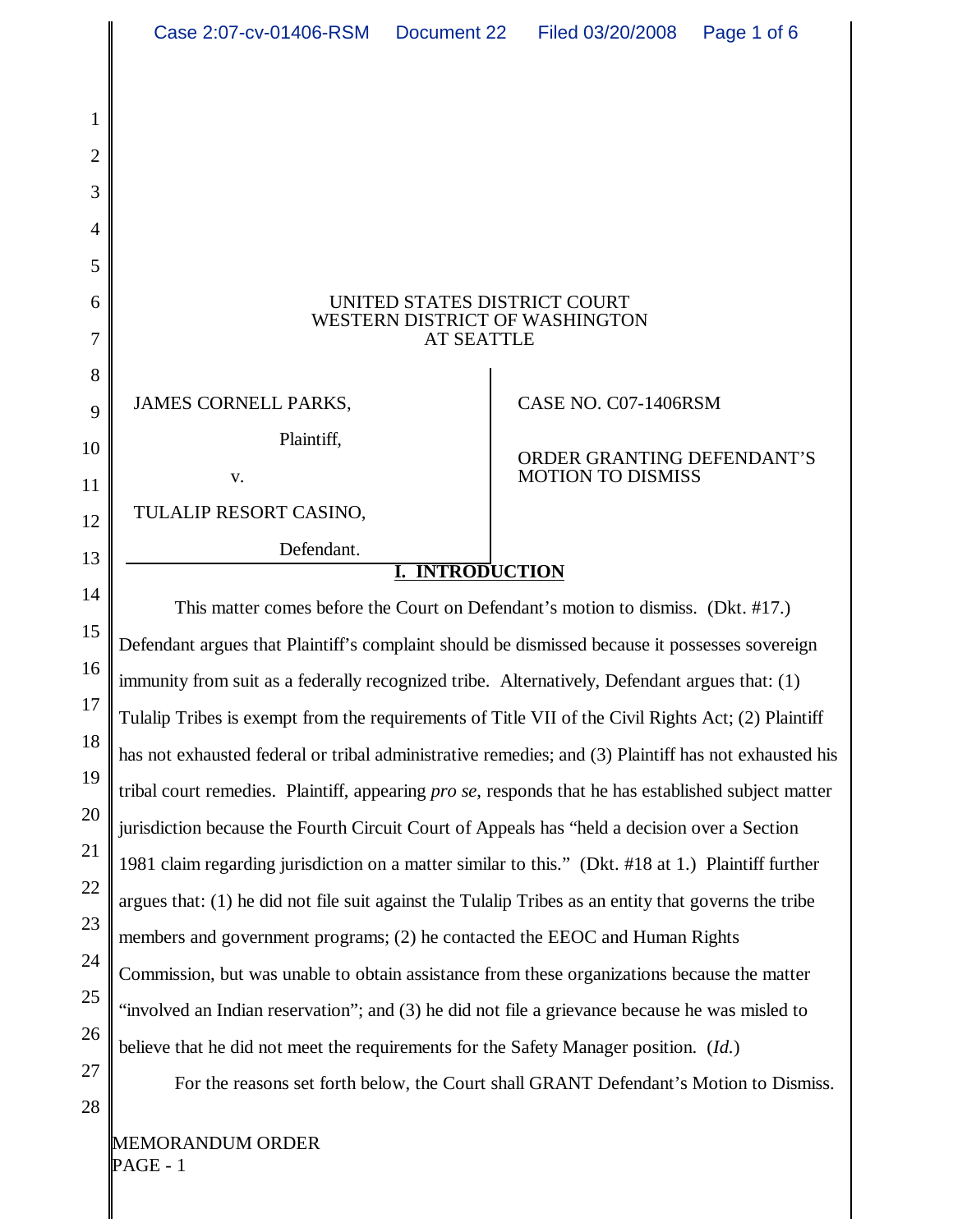#### **II. DISCUSSION**

#### **A. Background**

4 5 6 7 8 9 Plaintiff James C. Parks filed this action against Defendant Tulalip Resort Casino.<sup>1</sup> (Dkt. #5.) The Casino is owned and operated by the Tulalip Tribes ("Tribe") d/b/a the Tulalip Gaming Organization ("TGO"). (Dkt. # 17.) The Tribe is a federally recognized Indian tribe (72 Fed. Reg. 13647 (Mar. 22, 2007)) and governed by an elected board of directors (Sheldon Aff. at ¶ 2). The board is authorized to promulgate ordinances subject to review by the Secretary of the Interior. The board also oversees the TGO, and the TGO President reports directly to the board. Additionally, TGO contracts in excess of \$100,000 must be approved by the board.

10 11 12 13 14 Plaintiff, an employee of the Casino, alleges that Defendant discriminated against him based upon his race. (Dkt. #5.) Specifically, Plaintiff, who is African-American/ Native-American, contends that Defendant did not promote him to the position of Safety Manager even though he was qualified for the position. Further, Plaintiff alleges he was subjected to a hostile work environment, which included retaliatory harassment.

15 16 17 18 19 Plaintiff asserts that he was qualified for the Safety Manager position and provided documentation to demonstrate his qualifications for the position. Around the same time, Plaintiff alleges that Defendant created another position in the same facility. Plaintiff further contends he discovered, during an internal investigation, that the job description was changed by Defendant's representative to disqualify Plaintiff from the position.<sup>2</sup>

20 21 After this incident, Plaintiff alleges that the Defendant created a hostile work environment, which included harassment of the Plaintiff and his significant other, resulting in

22

23

- 24 25 26  $<sup>1</sup>$  In its motion to dismiss and affidavits in support of the motion to dismiss, Defendant incorrectly</sup> asserts that the Defendant in this case is the Tulalip Tribes or the Tulalip Gaming Organization (TGO). (*See* Kettler Aff. at ¶ 5; Lacy Aff. at ¶ 3; Sheldon Aff. at ¶ 4.) Whether the Tulalip Resort Casino is an arm of the Tulalip Tribes or the TGO is a legal conclusion that the Defendant is not entitled to make. The issue of whether the Tulalip Resort Casino is an arm of the Tulalip Tribes or the TGO will be discussed *infra*.
- 27

<sup>28</sup>  $2^2$  Based on the pleadings, it is unclear whether Plaintiff alleges that the job description was changed to disqualify him for the Safety Manager position or for the newly created position.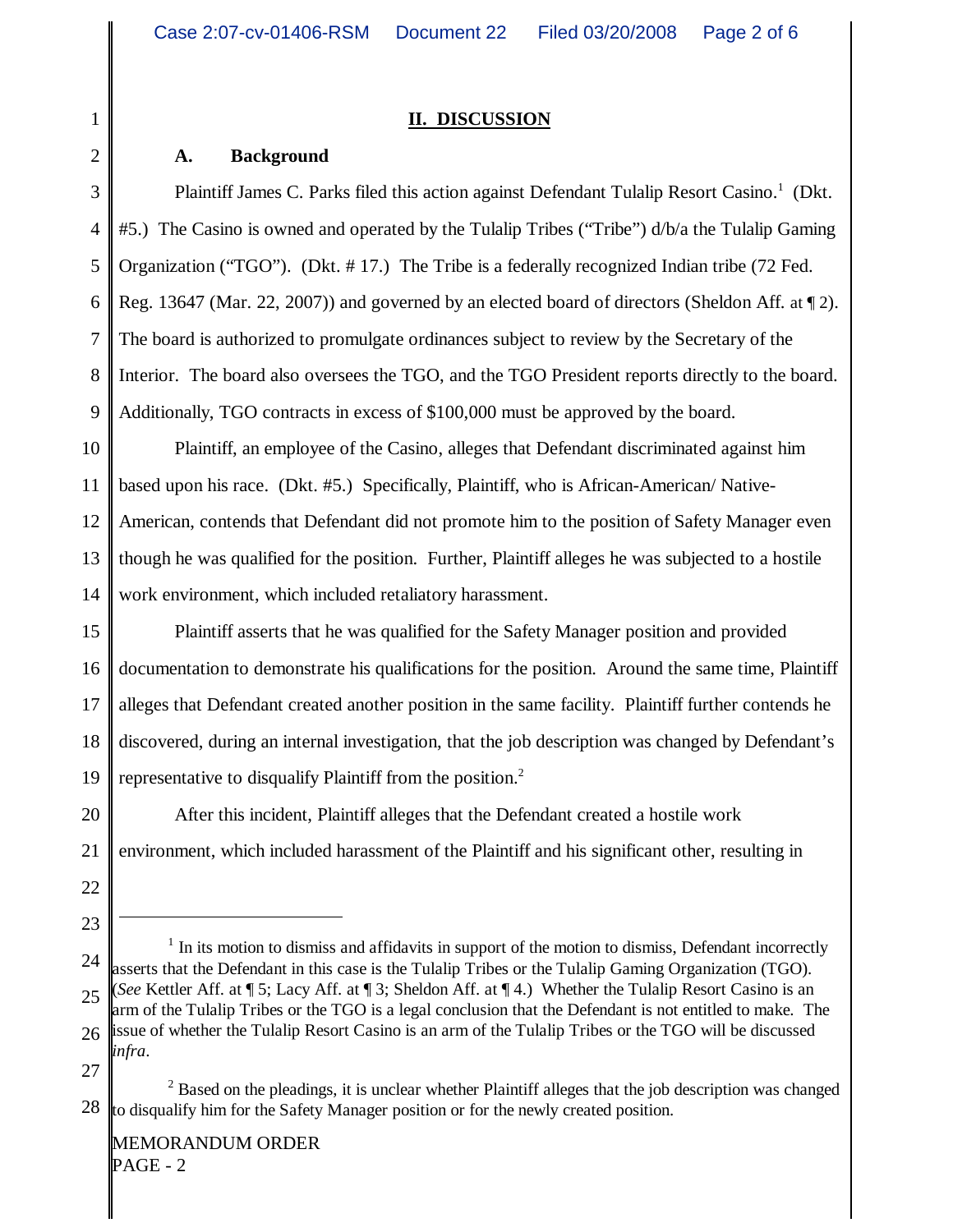1 2 3 Plaintiff's significant other being transferred out of the facility. Plaintiff also alleges that he "was subjected to acts of harassment [by the Defendant], that he believe[d] to be retaliatory including being reprimanded."

4 5 6 Based on these events, Plaintiff brought the instant lawsuit claiming racial discrimination and harassment. Defendant now moves to dismiss pursuant to Fed. R. Civ. P. 12(b)(1) and  $12(b)(6).^{3}$ 

7

### **B. Standard of Review**

8 9 10 11 12 13 14 15 16 17 18 19 A motion to dismiss under Rule 12(b)(1) addresses the court's subject matter jurisdiction. Fed. R. Civ. P.  $12(b)(1)$ . The plaintiff bears the burden of proving that the court has jurisdiction to decide the case. *See Kokkonen v. Guardian Life Ins. Co.*, 511 U.S. 375, 377 (1994). In resolving a Rule 12(b)(1) motion to dismiss for lack of subject matter jurisdiction, the court is not restricted to allegations in the complaint, but may consider materials outside the pleadings, such as affidavits or testimony. *St. Clair v. City of Chico*, 880 F.2d 199, 201 (9th Cir. 1989)  $\text{``[A] Rule 12(b)(1)}$  motion can attack the substance of a complaint's jurisdictional allegations despite their formal sufficiency, and in so doing, rely on affidavits or any other evidence properly before the court."); *McCarthy v. United States*, 850 F.2d 558, 560 (9th Cir. 1988). The district court takes the allegations in the plaintiff's complaint as true and draws all reasonable inferences in his favor when considering a 12(b)(1) motion to dismiss. *Wolfe v. Strankman*, 392 F.3d 358, 362 (9th Cir. 2004).

20

# **C. Sovereign Immunity**

21 22 23 24 25 26 Based upon the principle of sovereign immunity, which is a matter of subject matter jurisdiction, defendant moves to dismiss all claims because claims cannot be brought against Indian tribes. *Hartman v. Golden Eagle Casino*, 243 F. Supp. 2d 1200, 1202 (D. Kan. 2003); *see also Pan American Co. v. Sycuan Band of Mission Indians*, 884 F.2d 416, 418 (9th Cir. 1989), *overruled on other grounds by C&L Enters., Inc. v. Citizen Band Potawatomi Indian Tribe*, 532 U.S. 411 (2001) (noting "the issue of tribal sovereign immunity is jurisdictional in

27

 $\begin{array}{c|c} 28 & \text{3 Notably, Defendant did not submit a reply to Plaintiff's response to the motion to dismiss.} \end{array}$ MEMORANDUM ORDER PAGE - 3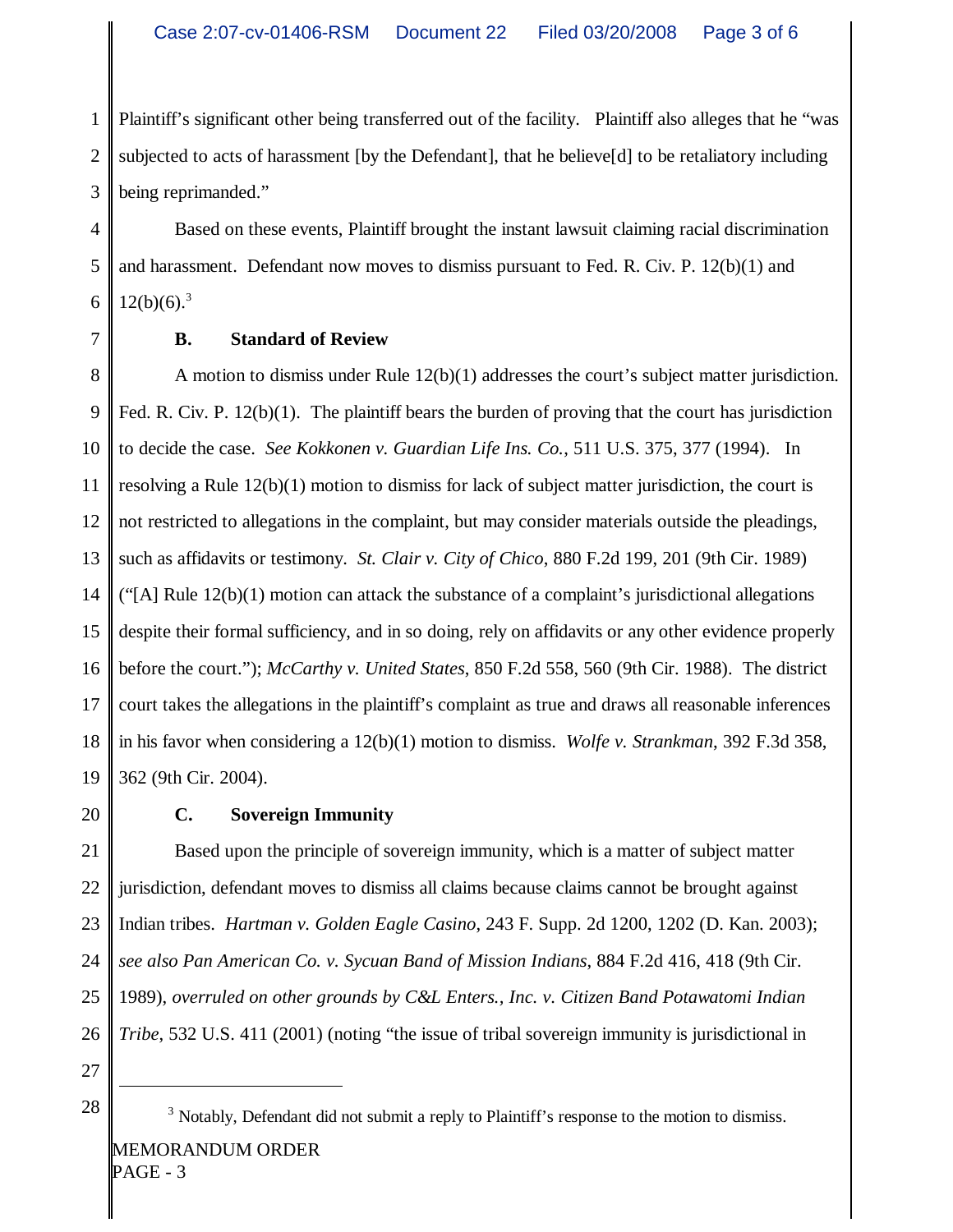1 nature").

2 3 4 5 6 7 8 9 10 Courts recognize tribal sovereign immunity in order to further tribal self-governance and out of respect for tribal sovereignty. *See Three Affiliated Tribes of the Ft. Berthold Reservation v. Wold Eng'g. P.C.*, 476 U.S. 877, 890 (1986) ("[Both] the tribes and the Federal Government are firmly committed to the goal of promoting tribal self-government. . . .") (quoting *New Mexico v. Mescalero Apache Tribe*, 462 U.S. 324, 334–336, and n.17 (1984)); *Santa Clara Pueblo v. Martinez*, 436 U.S. 49, 60 (1978) (acknowledging respect for tribal sovereignty and congressional plenary authority). Moreover, tribal sovereign immunity is recognized as "a necessary corollary to Indian sovereignty and self-governance." *Three Affiliated Tribes*, 476 U.S. at 890.

11 12 13 14 15 16 17 18 19 20 21 22 23 Thus, it is well settled that tribes are immune from lawsuits in federal courts absent Congressional abrogation or a clear waiver by the tribe. *See Kiowa Tribe v. Mfg Technologies, Inc.*, 523 U.S. 751, 754 (1998); *Santa Clara Pueblo*, 436 U.S. at 58. A waiver of tribal sovereign immunity "may not be implied." *Allen v. Gold Country Casino*, 464 F.3d 1044, 1047 (9th Cir. 2006) (citing *Santa Clara Pueblo*, 436 U.S. at 58 (explaining that a waiver of immunity "must be unequivocally expressed")). The Supreme Court has extended tribal sovereign immunity to tribes' commercial and governmental activities. *Kiowa*, 523 U.S. at 760. This immunity extends to entities established by a tribe to conduct activities when the entity functions as an arm of the tribe. *Allen*, 464 F.3d at 1046l; *see also Marceau v. Blackfeet Hous. Auth.*, 455 F.3d 974, 978 (9th Cir. 2006) (holding that a housing authority formed by a tribe entitled it to sovereign immunity). In contrast, immunity has not been extended to tribally chartered corporations that are completely independent of the tribe. *See Dixon v. Picopa Constr. Co.*, 772 P.2d 1104, 1109 (Ariz. 1989).

24 25 26 27 28 The determination of a tribal entity's entitlement to sovereign immunity is not an issue of whether the entity's activity may be characterized as a business, but "whether the entity acts as an arm of the tribe so that its activities are properly deemed to be those of the tribe." *Allen*, 464 F.3d at 1046. In *Allen*, the Ninth Circuit focused on three of the casino's activities related to the tribe's ownership and operation of the casino to determine that the casino functioned as an arm

MEMORANDUM ORDER PAGE - 4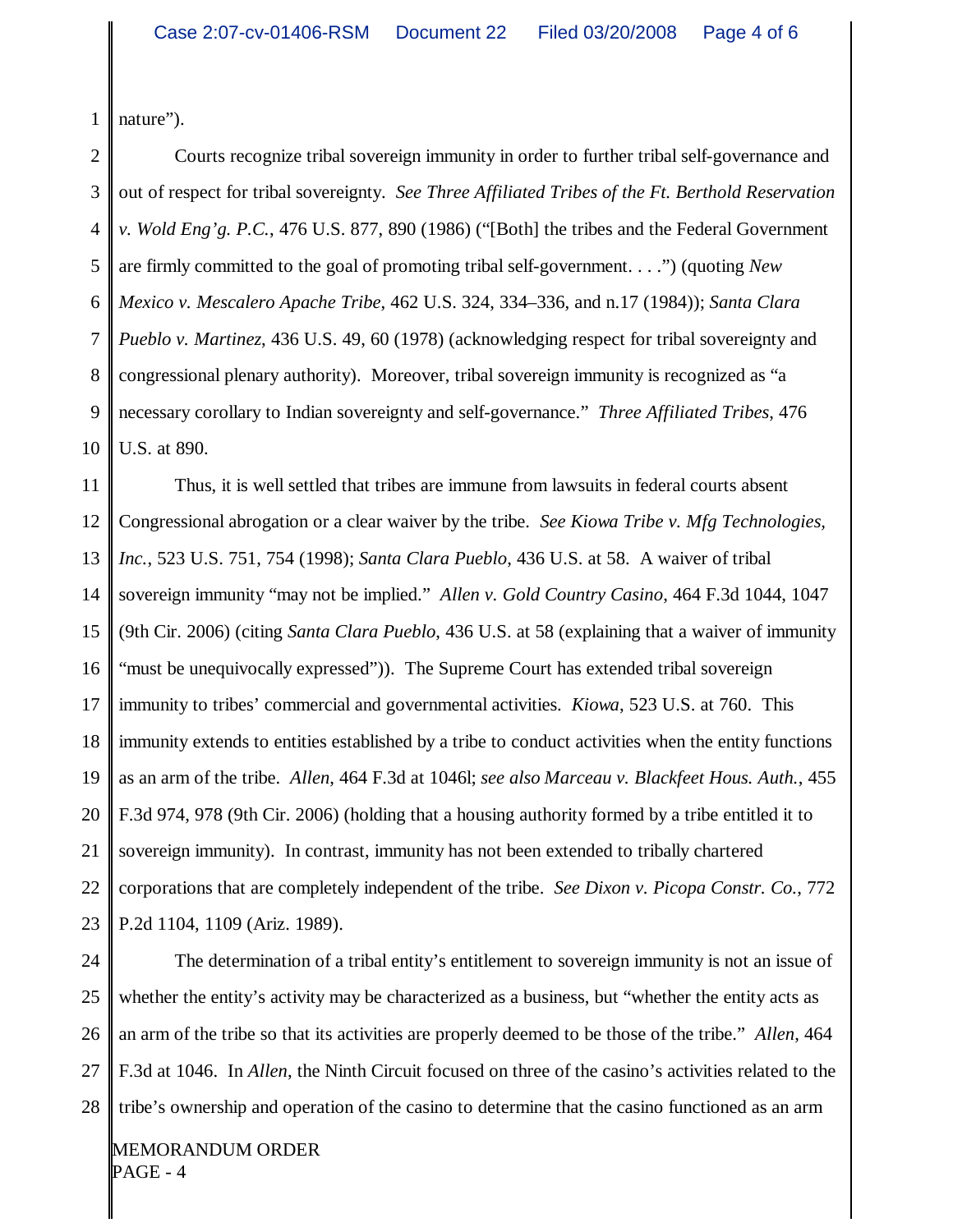1 2 3 4 5 6 7 8 9 of the tribe, such that it was entitled to sovereign immunity.<sup>4</sup> *Id*. at 1047. First, the creation of the casino was dependant upon several layers of government approval. *Id.* at 1046. Specifically, the court cited to the Indian Gaming Regulatory Act ("IGRA") and a compact between the tribe and state, so that the gaming activities were conducted solely under the auspices of the tribe. *Id*. Second, the purpose of the casino was to promote "'tribal economic development, selfsufficiency, and strong tribal government,'" and not solely to produce revenue. *Id*. Third, granting sovereign immunity to the casino protected the tribe's treasury, which was one of the purposes of sovereign immunity, and benefitted the tribe economically and otherwise. *Id*. at 1047.

10 11 12 13 14 15 In the instant case, defendant is entitled to sovereign immunity as an arm of the Tribe for two reasons. First, Plaintiff has not asserted that Congress has abrogated or the Tribe has waived immunity from suit. Plaintiff has not made this showing, and Defendant has asserted that the TGO has not waived its right of sovereign immunity. (Kettler Aff. at ¶ 3; Lacy Aff. at ¶ 6; Sheldon Aff. at ¶ 4.) Plaintiff has also not demonstrated that Congress has abrogated the Tribe's sovereign immunity.

16 17 18 19 20 21 22 23 Second, the activities of the Defendant Casino are similar to those of the casino in *Allen* such that the Defendant's activities are properly deemed to be those of the tribe. The creation of the Casino depended on several layers of government approval. The Tribe adopted Tribal Gaming Ordinance No. 55 ("T.G.O. 55") pursuant to the IGRA, 25 U.S.C. §§ 2701 *et seq.*, which established the TGO. (Kettler Aff. at  $\P$  2.) In turn, the TGO established three gaming facilities, including Defendant Tulalip Resort Casino. (*See* Kettler Aff. at ¶ 4.) As such, multiple layers of government approval were necessary for the Defendant to conduct gaming activities permitted solely under the auspices of the Tribe.

24

Additionally, the purpose of the TGO, and in turn, Defendant Tulalip Resort Casino as a

25

26 27 28 4 California state courts have also held that tribal casinos are entitled to sovereign immunity. *See Redding Rancheria v. Super. Ct.*, 88 Cal. App. 4th 384, 388–89, 105 Cal. Rptr. 2d 773 (2001) (holding an off-reservation casino owned and operated by a tribe entitled to sovereign immunity as an arm of the tribe); *Trudgeon v. Fantasy Springs Casino*, 71 Cal. App. 4th 632, 642, 84 Cal. Rptr. 2d 65 (1994) (recognizing sovereign immunity of a for-profit corporation formed by a tribe to operate the tribe's casino).